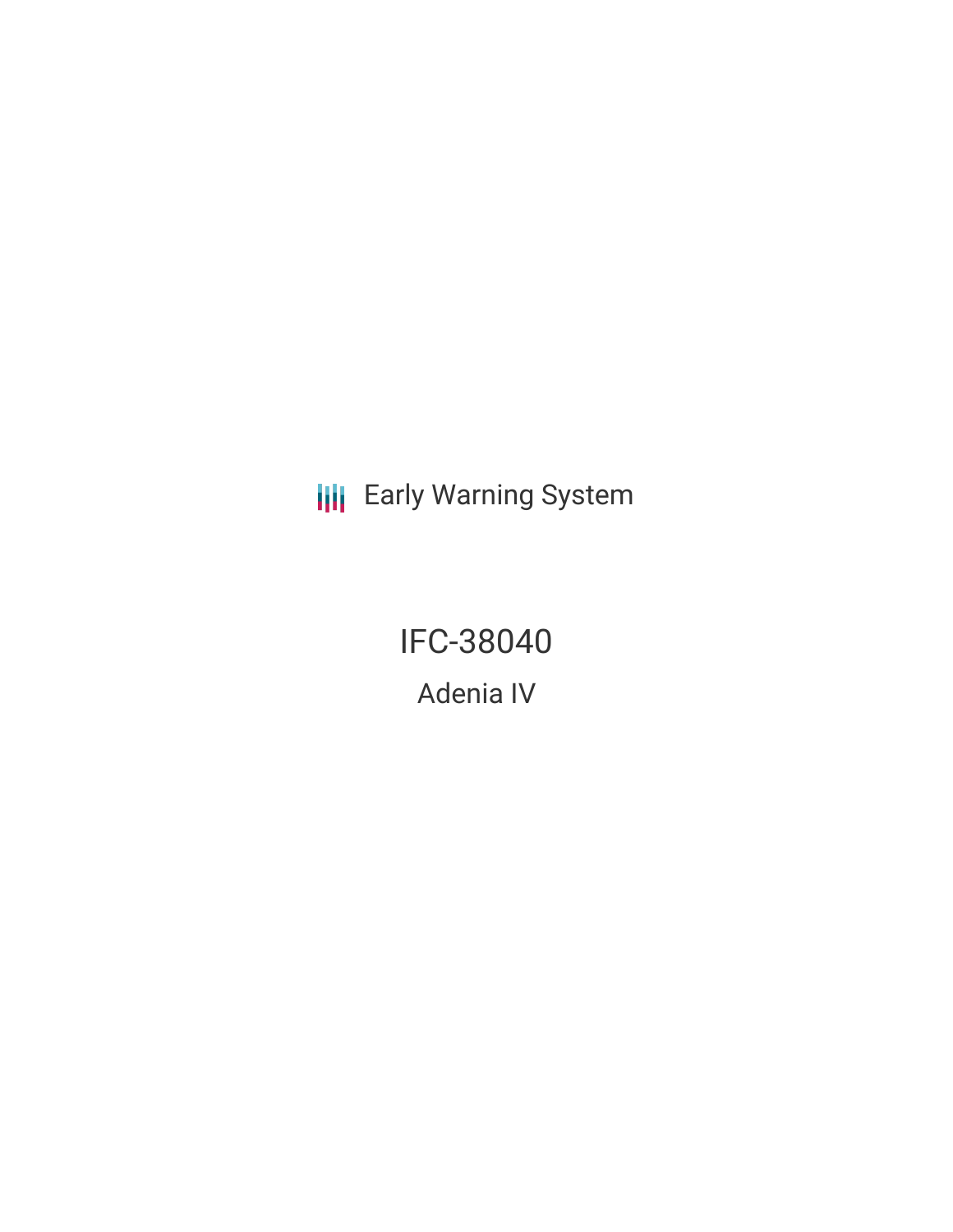# **Quick Facts**

₩

| <b>Financial Institutions</b>  | International Finance Corporation (IFC) |
|--------------------------------|-----------------------------------------|
| <b>Status</b>                  | Active                                  |
| <b>Bank Risk Rating</b>        | U                                       |
| <b>Voting Date</b>             | 2016-07-26                              |
| <b>Borrower</b>                | ADENIA CAPITAL IV LP                    |
| <b>Sectors</b>                 | Finance                                 |
| <b>Investment Amount (USD)</b> | $$23.73$ million                        |
| <b>Project Cost (USD)</b>      | \$237.30 million                        |
|                                |                                         |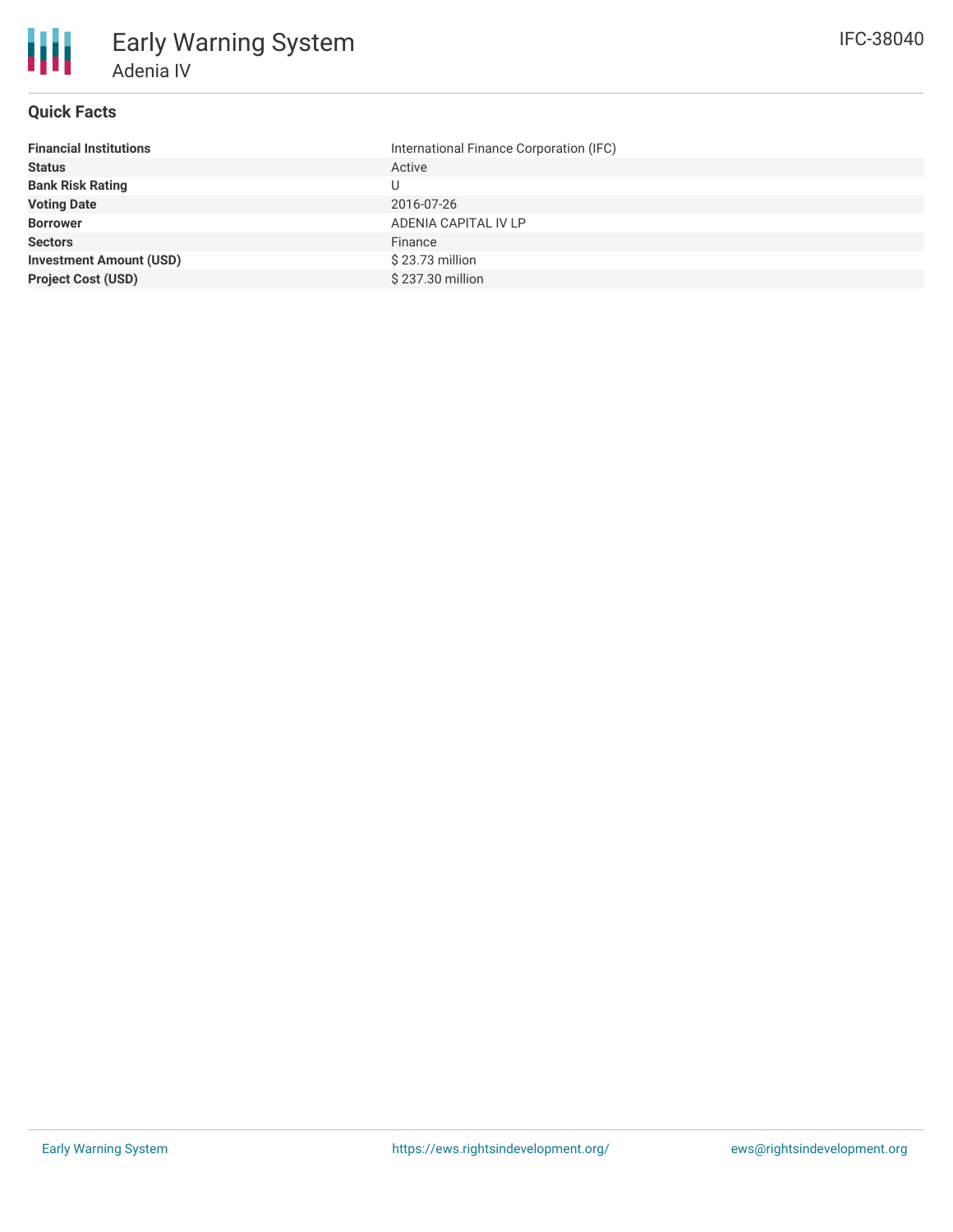

## **Project Description**

The proposed project is for an equity investment of up to 20 million in Adenia Fund IV L.P, a 10 year closed-end generalist private equity fund targeting mid-market companies in West Africa and the Indian Ocean Region. The Fund is seeking to raise 200 million total committed capital.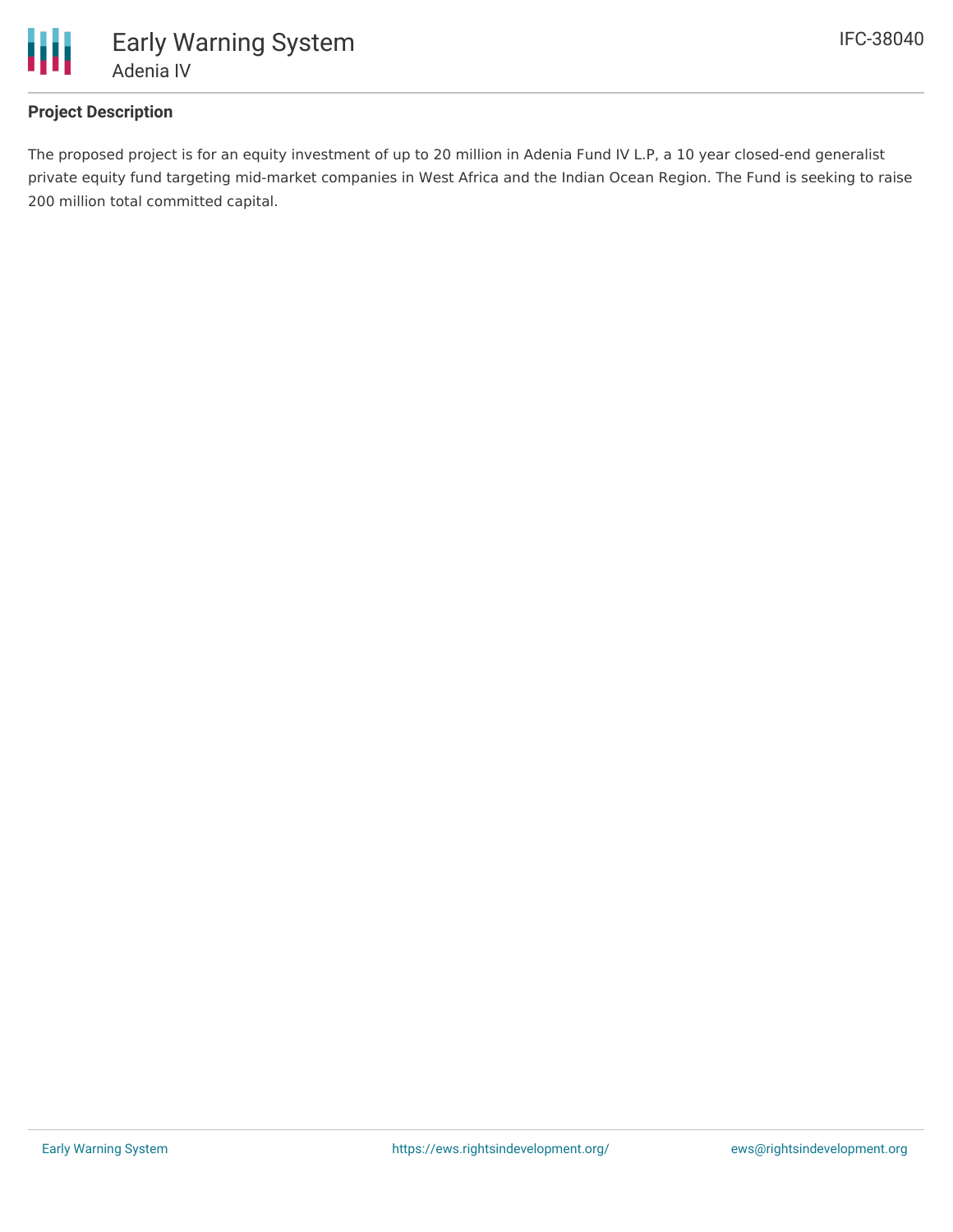### **Investment Description**

• International Finance Corporation (IFC)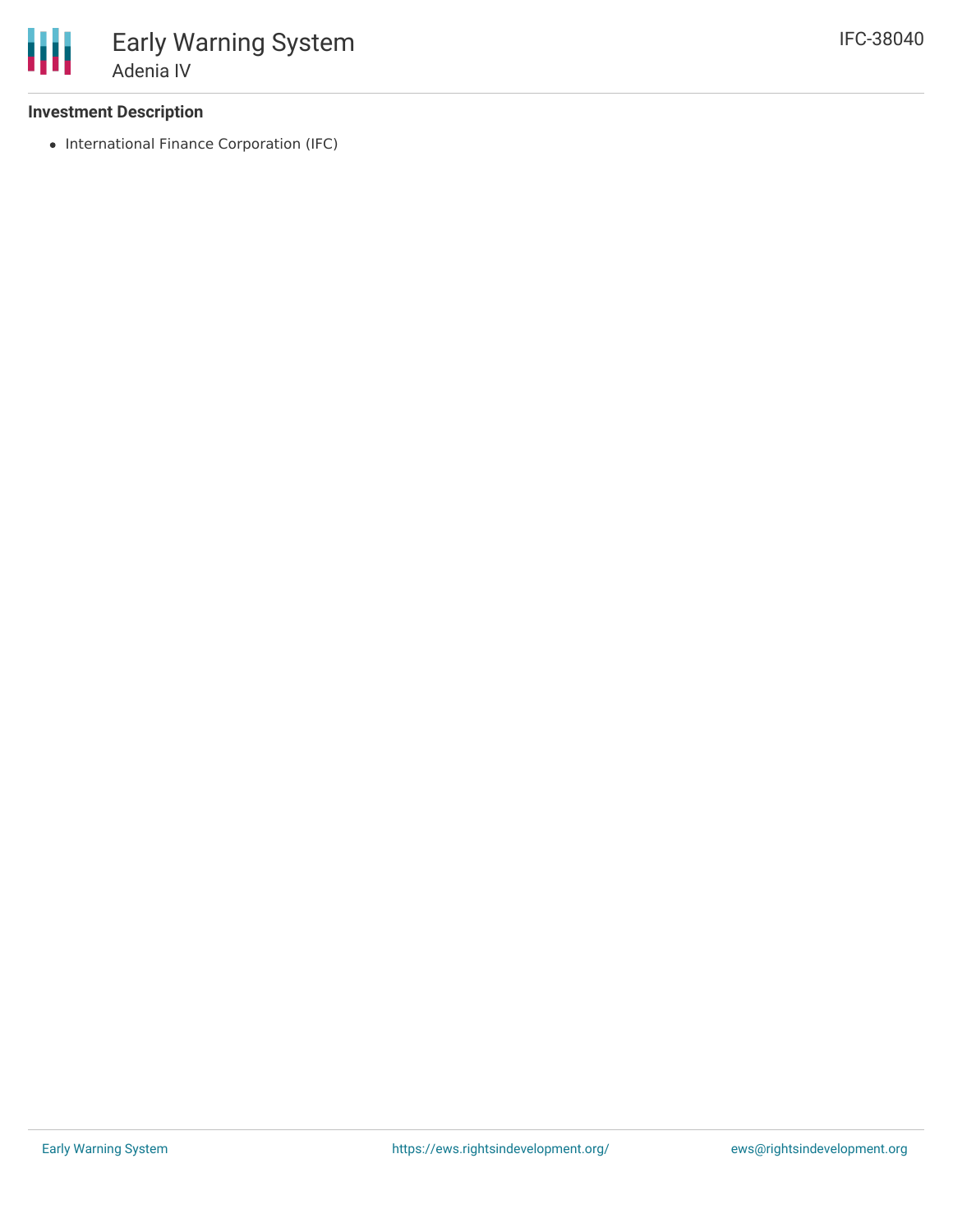

#### **Contact Information**

Antoine Delaporte, Managing Director 4th Floor, Harbour Front Building, President John Kennedy Street Port Louis, Mauritius Tel: + 230 213 8190 Fax: +230 213 8191

#### ACCOUNTABILITY MECHANISM OF IFC

The Compliance Advisor Ombudsman (CAO) is the independent complaint mechanism and fact-finding body for people who believe they are likely to be, or have been, adversely affected by an IFC or MIGA- financed project. If you submit a complaint to the CAO, they may assist you in resolving a dispute with the company and/or investigate to assess whether the IFC is following its own policies and procedures for preventing harm to people or the environment. If you want to submit a complaint electronically, you can email the CAO at CAO@worldbankgroup.org. You can learn more about the CAO and how to file a complaint at http://www.cao-ombudsman.org/